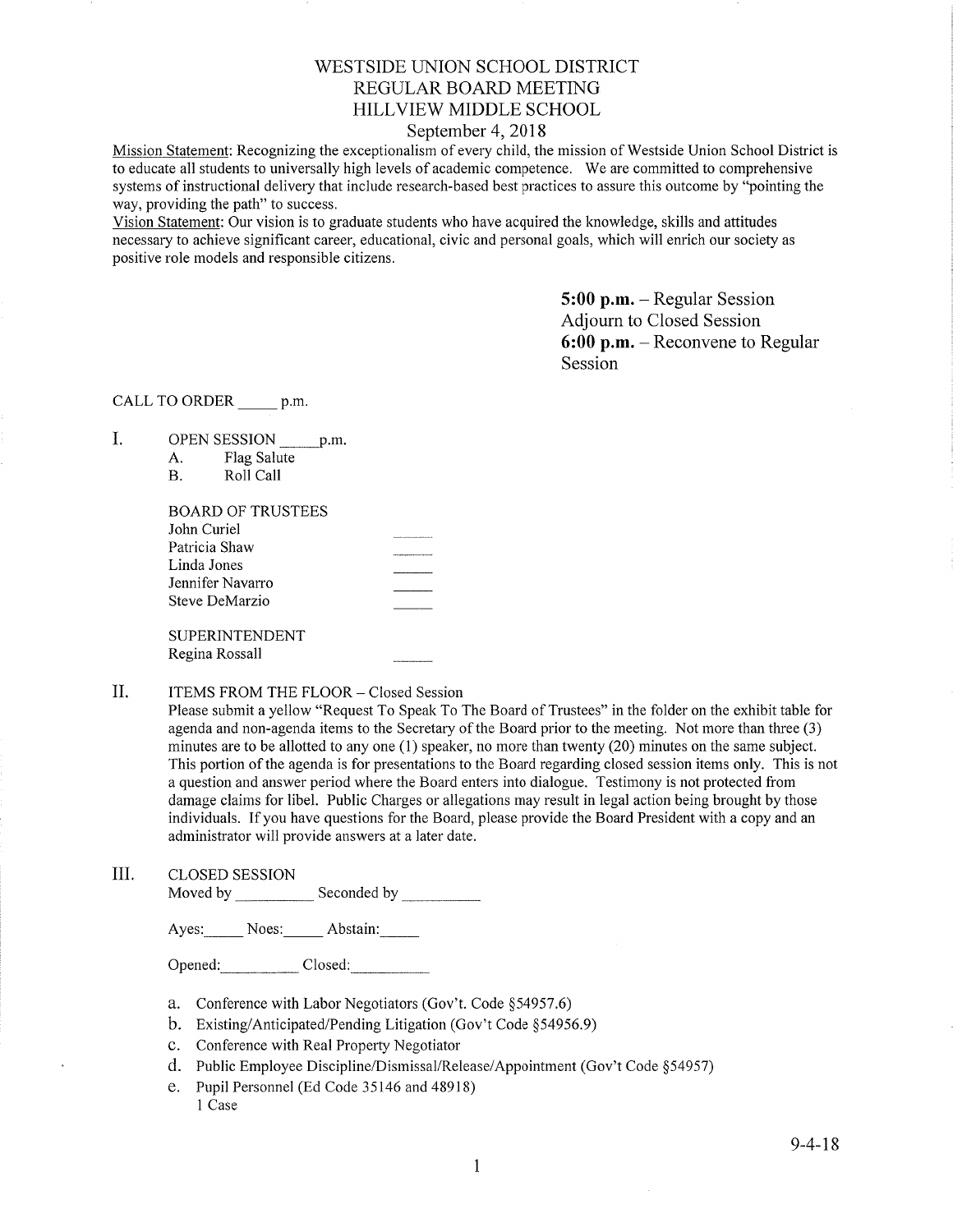- IV. RECONVENE TO OPEN SESSION at \_\_\_\_\_\_\_\_\_\_\_\_\_\_\_\_\_ p.m.
- V. REPORT OF CLOSED SESSION ACTION
- VI. INTRODUCTION OF BOARD CANDIDATES
- VII PRESENTATIONS
	- A. Site Presentations and Employee Recognitions
		- Anaverde Hills
		- . Joe Walker
	- B 2017-18 Unaudited Actuals

#### HEARING SESSION/STAFF REPORTS VIII

- A. Board Comments
- B. Staff Reports
	- 1. Assistant Superintendent Administrative Services
	- 2. Assistant Superintendent Educational Services
	- 3. Deputy Superintendent 4. Superintendent
	-

#### PERSONAL APPEARANCES IX.

- A. Westside Union Teachers Association Representatives
- B. California School Employees Association Representatives
- C. Parent Teacher Association Representatives
- D. West Antelope Valley Educational Foundation Representatives

### ITEMS FROM THE FLOOR  $X<sub>1</sub>$

Please submit a yellow "Request To Speak To The Board of Trustees" in the folder on the exhibit table for agenda and non-agenda items to the Secretary of the Board prior to the meeting. Not more than three (3) minutes are to be allotted to any one (1) speaker, no more than twenty (20) minutes on the same subject. This is not a question and answer period where the Board enters into dialogue. Testimony is not protected from damage claims for libel. Public Charges or allegations may result in legal action being brought by those individuals. Ifyou have questions for the Board, please provide the Board President with a copy and an administrator will provide answers at a later date.

### PUBLIC HEARING XI.

None

### XII. BUSINESS SESSION

- A. Organizational/Governance 1. Agenda
	-

Moved by Seconded by Seconded by Seconded by Seconded by Seconded by Seconded by Seconded by Seconded by Seconded by Seconded by Seconded by Seconded by Seconded by Seconded by Seconded by Seconded by Seconded by Seconded

To approve the Agenda of the Regular Meeting of September 4, 2018

Ayes: Noes: Abstain:

Actions proposed for the Consent Calendar, are items with adopted policies and approved practices of the District and are deemed routine in nature. They will be acted upon in one motion, without discussions, unless members of the Board request an item's removal. The item will then be removed from the motion to approve and after the approval of the consent agenda the item(s) will be heard. Items2a -2g Goal #

Item I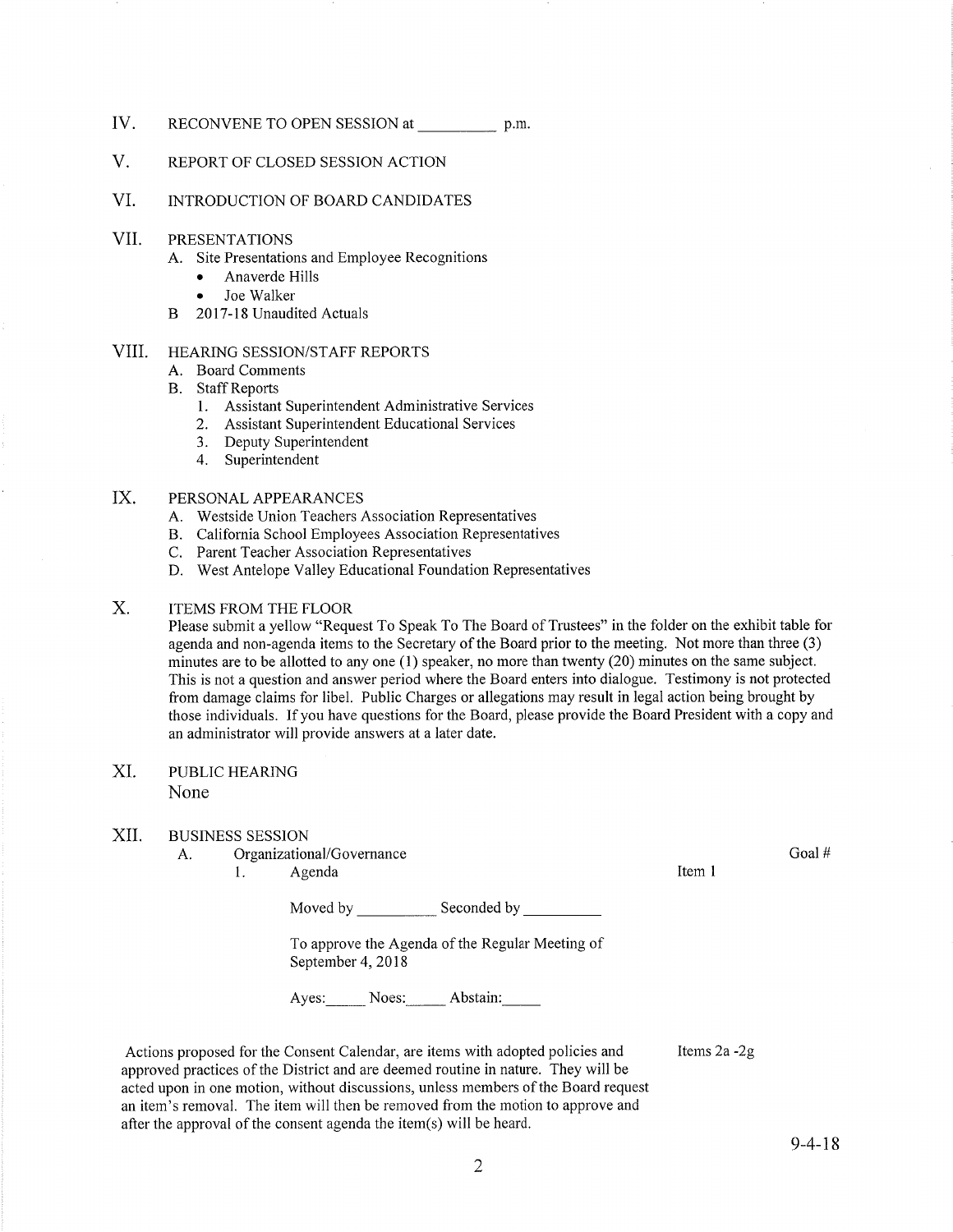|           | 2.                  | Consent<br>Minutes of the Regular Meeting on August 21, 2018<br>a.<br>Fundraising Authorization<br>b.<br>Personnel Report<br>c.<br>Purchase Orders<br>d.<br>Consultant/Contract Schedule<br>e.<br>f.<br>Conference/Workshop Schedule<br>2017-18 Interfund Cash Transfers<br>g. |        |
|-----------|---------------------|--------------------------------------------------------------------------------------------------------------------------------------------------------------------------------------------------------------------------------------------------------------------------------|--------|
|           |                     |                                                                                                                                                                                                                                                                                |        |
|           |                     | Approval of the Consent Items as presented                                                                                                                                                                                                                                     |        |
|           |                     | Ayes: Noes: Abstain:                                                                                                                                                                                                                                                           |        |
|           | 3.                  | Discussion Item<br><b>Board Governance</b>                                                                                                                                                                                                                                     | Item 3 |
| <b>B.</b> | 4.                  | <b>Business Services</b><br>2017-18 Unaudited Actuals                                                                                                                                                                                                                          | Item 4 |
|           |                     | Moved by ________________ Seconded by ________________                                                                                                                                                                                                                         |        |
|           |                     | Approval of the 2017-18 Unaudited Actuals                                                                                                                                                                                                                                      |        |
|           |                     | Ayes: Noes: Abstain:                                                                                                                                                                                                                                                           |        |
|           | 5.                  | Resolution 19-03, Revised 2017-18 GANN Limit and<br>Projected 2018-19 GANN Limit                                                                                                                                                                                               | Item 5 |
|           |                     |                                                                                                                                                                                                                                                                                |        |
|           |                     | Approval of Resolution 19-03, Revised 2017-18 GANN<br>Limit and Projected 2018-19 GANN Limit                                                                                                                                                                                   |        |
|           |                     | Ayes: Noes: Abstain:                                                                                                                                                                                                                                                           |        |
| А.        |                     | <b>INFORMATION SESSION</b><br>Items From The Floor - Continued                                                                                                                                                                                                                 |        |
| B.        | 1.                  | Dates to Remember:<br>Board Candidate Orientation - September 13, 2018                                                                                                                                                                                                         |        |
|           | 2.<br>3.            | Regular Meeting on September 18, 2018<br>Board Candidate Orientation - September 22, 2018                                                                                                                                                                                      |        |
| C.        | 4.                  | Regular Meeting on October 2, 2018<br>Board Comments - Continued/                                                                                                                                                                                                              |        |
|           | <b>NEW BUSINESS</b> | Future Board Meeting Items                                                                                                                                                                                                                                                     |        |
|           |                     | CLOSED SESSION - Continued                                                                                                                                                                                                                                                     |        |

XIII

XIV.

XV.

Goal #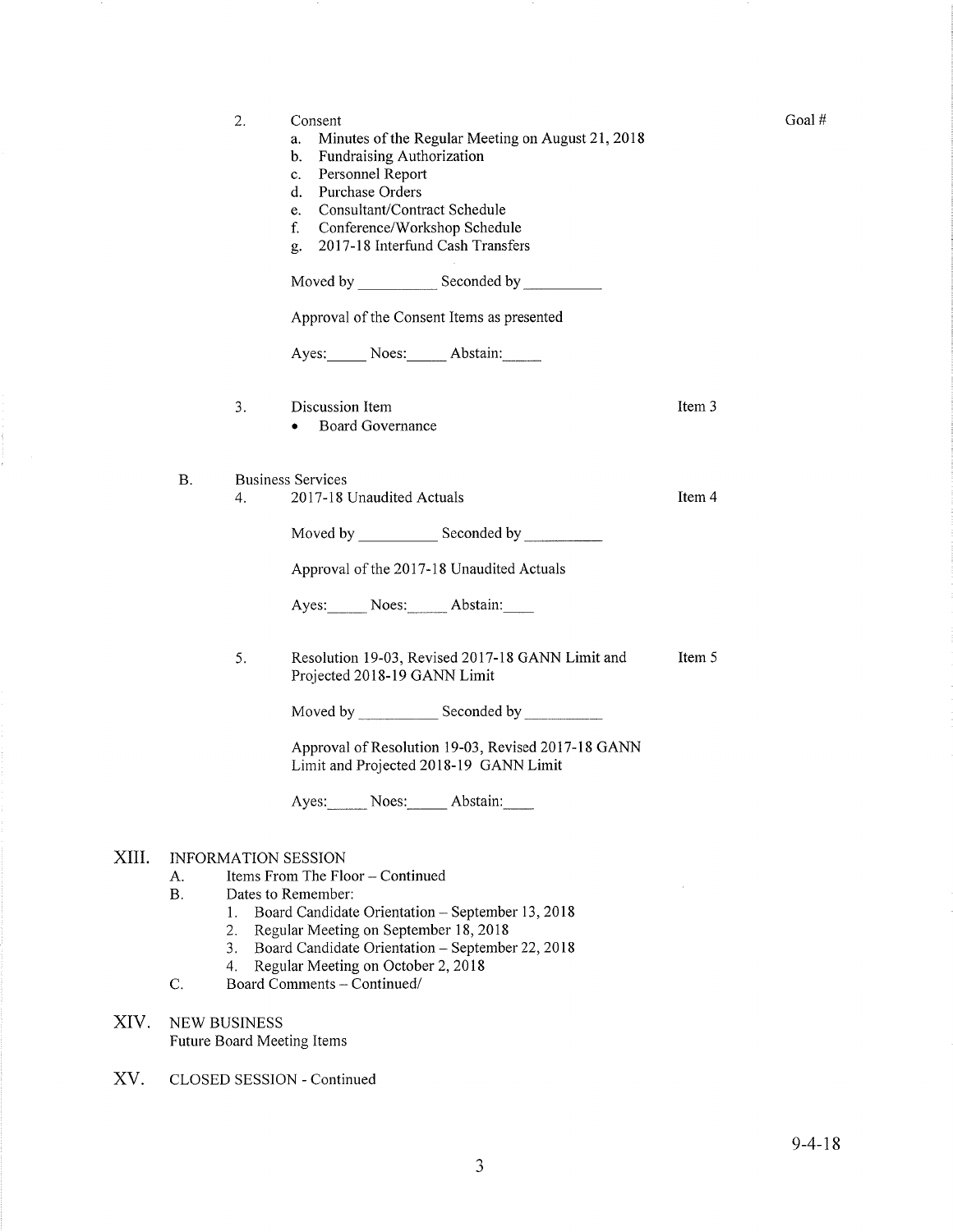### XVI. RECONVENE TO OPEN SESSION at p.m.

### XVII. REPORT OF CLOSED SESSION ACTION

### XVIII ADJOURNMENT

There being no further business to come before the Board, the regular meeting of September 4, 2018, is adjourned at p.m. by the Board President.

In compliance with the Americans with Disabilities Act, if you need special assistance to access the Board meeting room or to otherwise participate at this meeting, including auxiliary aids or services, please contact Tonya Williams at (661) 122-0116. Notification at least 48 hours prior to the meeting will enable the District to make reasonable arrangements to ensure accessibility to the Board meeting room.

Any writings or documents that are public records and are provided to a majority of the governing board regarding an open session item on this agenda will be made available for public inspection on the District Web Site, www.westside.k12.ca.us or in the District Office located at 41914 50<sup>th</sup> St. West, Quartz Hill, CA 93536 during normal business hours  $(8:00 a.m. - 4:00 p.m.).$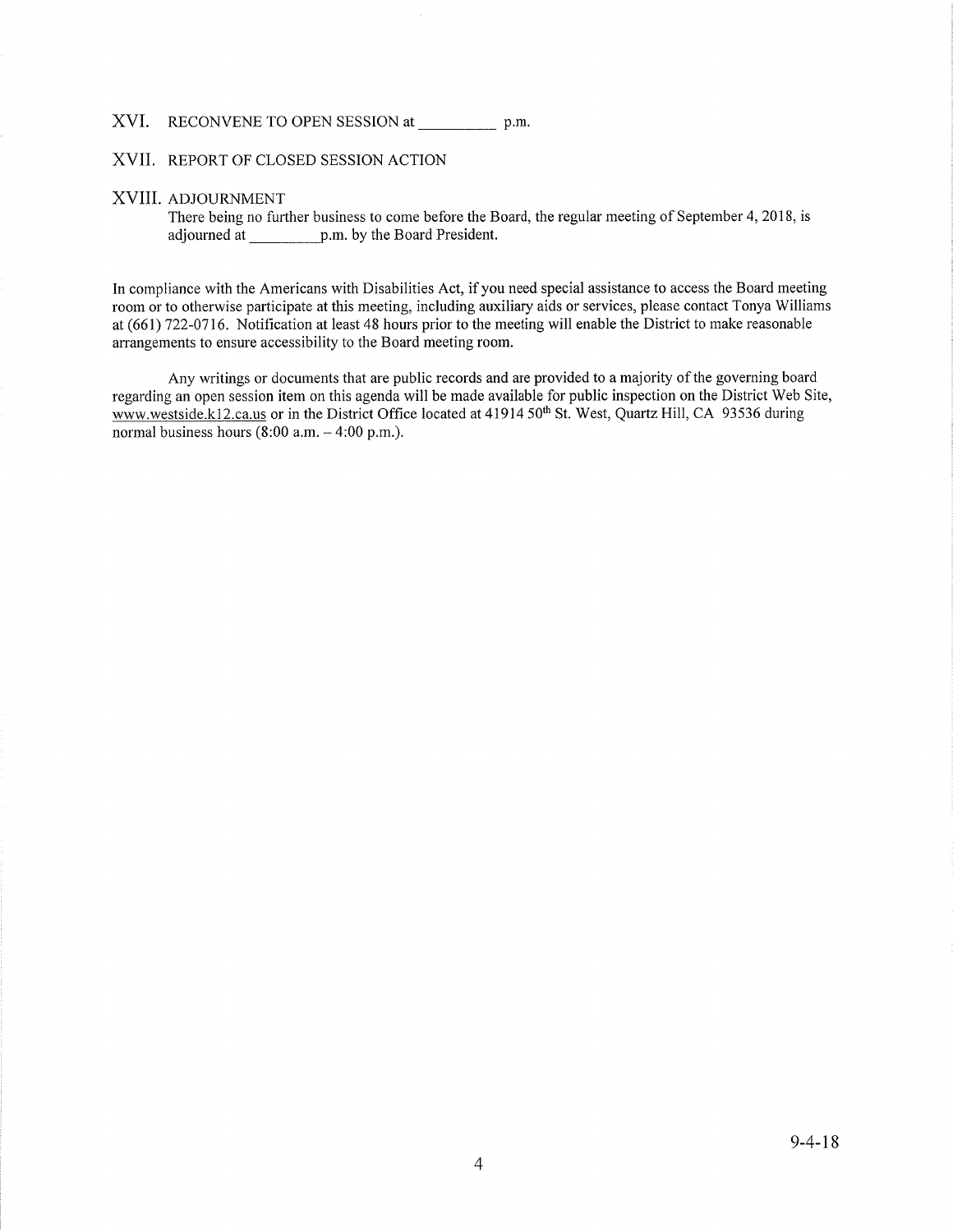# Core Beliefs and Board Goals 2018-2019

# The District uses data to create a learning-oriented culture for both staff and students which defïnes success in terms of improvement and progress.

- 1 WE BELIEVE THAT OUR TEACHERS AND STAFF ARE OUR MOST VALUABLE ASSETS AND RESOURCES
- 2. WE OPERATE WITH TRANSPARENCY, TRUST AND INTEGRITY, GOVERNING IN A DIGNIFIED, PROFESSIONAL MANNER, TREATING EVERYONE WITH CIVILITY AND RESPECT

### WE ARE ABSOLUTELY COMMITTED TO PROVIDING A SAFE, DISTINGUISHED AND ENGAGING LEARNING ENVIRONMENT THAT ENSURES ALL STUDENTS LEARN TO THEIR HIGHEST POTENTIAL  $3.$

- èp A. Build the capacity of board and district staff in developing and monitoring data related to goals and priorities specifically in the area of cultural responsiveness and educational equity
- B. A key concem and priority for this governing board is improving the accuracy and consistency of grading which should measure what students know, as they play a crucial role in every aspect of students' academic lives and future lives as global citizens. Areas of concern are: 1) Grades reflect progressive and mastery of content. 2) They are predictable and understood by parents and third parties. 3) That non-academic factors are graded separately. 4) The system adopted is not overwhelming for teachers. rãe
- C. The district will continue to develop School Safety protocols. ôÊ
	- ❖ Annual Report by Educational Services

### WE ARE ABSOLUTELY COMMITTED TO PROVIDING THE NECESSARY FACILITIES TO MEET THE HOUSING AND EDUCATION NEEDS OF OUR CHANGING STUDENT POPULATION AND A VISION THAT PROMOTES AND SUPPORTS THEIR FUTURE 4

èp A. Continue the Cottonwood Elementary School modernization

❖ Annual Report by Business Services

### WE ARE FISCALLY TRUSTWORTHY AND DEDICATED TO RESPONSIBLE FINANCIAL ACCOUNTABILITY 5

### WE BELIEVE IN AND PROMOTE PARENT AND COMMUNITY INVOLVEMENT IN WESTSIDE UNION SCHOOL DISTRICT 6.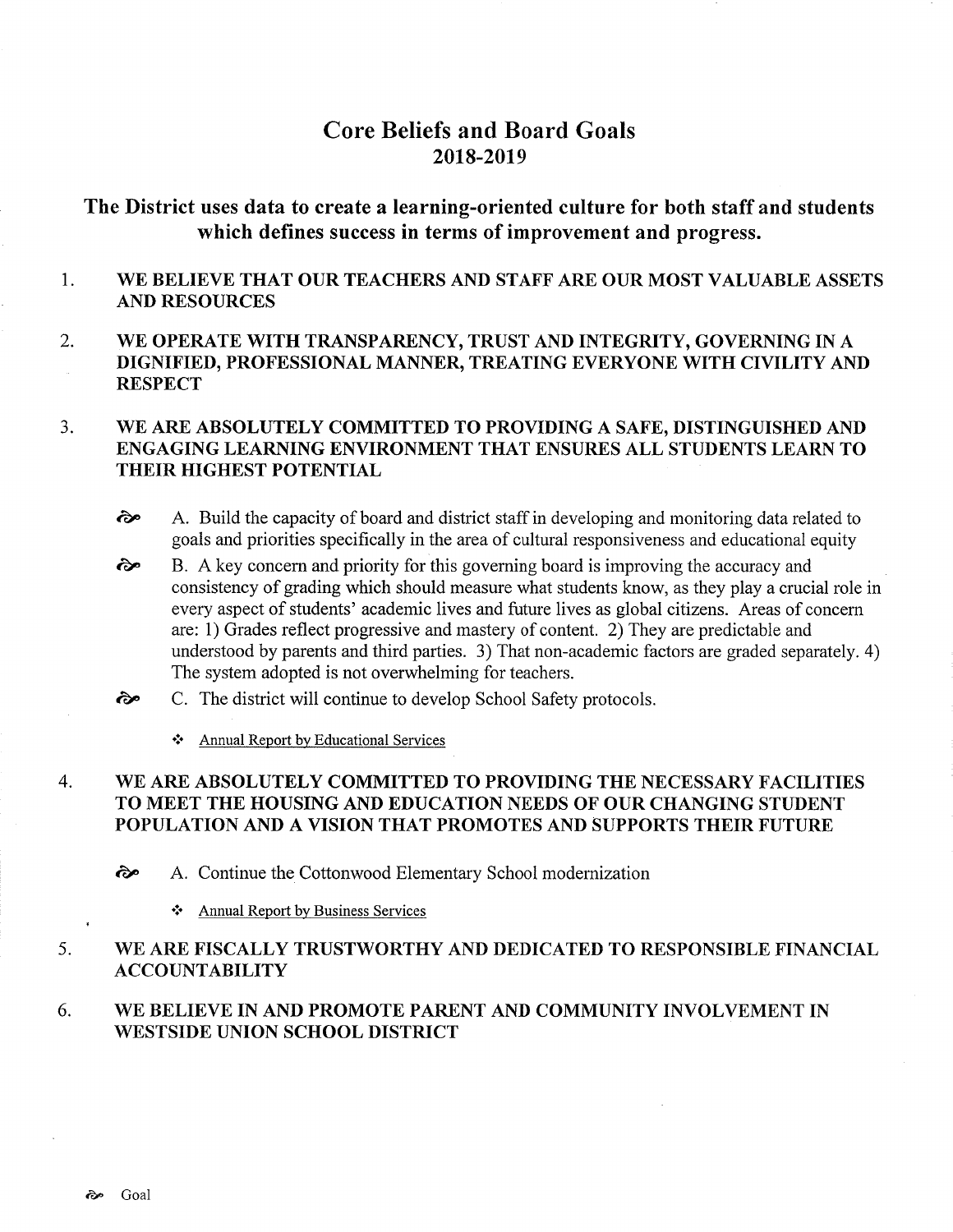# 2018-2019 Board Expectations

# The District uses data to create a learning-oriented culture for both staff and students which defines success in terms of improvement and progress.

# 1. WE BELIEVE THAT OUR TEACHERS AND STAFF ARE OUR MOST VALUABLE ASSETS AND RESOURCES

## EXPECTATIONS:

- a. Provide staff development to enable employees in a job classifications to maintain and improve their skills to meet stated goals of the Board to meet the needs of students. Continuously monitor and re-evaluate formula-driven staffing levels that adequately address student ratios and campus needs for all classifications of employees (classified, certificated, confidential, and administration)
- b. Maintain and monitor administrative training programs to enable existing staff to become administrators or to increase the skills of current administrators to assume increasing levels of responsibility in the future as well as immediately assisting with the reduction of attendance issues, traffic safety and student discipline at all school sites. Create programs that enable classified employees who want to become teachers to obtain the necessary information to do so, and work with the CSEA Board to make sure members know about contractual benefits available when taking college classes. As grants become available to help classified employees become teachers, apply for any for which the District is eligible.
- c. Provide ongoing recognition for school achievement, program development, i.e., Califomia Gold Ribbon, Golden Bell, Employee of the Year, and Program Imovation: Joe Walker STEALTH, Gregg Anderson Academy, The IDEA Academy at Cottonwood, Westside Academy and Hillview 6th Grade Academy
- d. Continue a long-term plan to provide total compensation for all positions within the district that is competitive with the surrounding Antelope Valley elementary school districts
- 
- e. Provide ongoing training to ensure a safe work place for all employees<br>f. As funds are available revenues will be placed in a separate account to pay for long term post-<br>employment benefits
	- a,  $d \& e$  Annual Report by Human Resources
	- $\approx$  b & c Annual Report from Superintendent
	- $\sim$  f Annual Report by Business Services

# 2. WE OPERATE WITH TRANSPARENCY, TRUST AND INTEGRITY, GOVERNING IN A DIGNIFIED, PROFESSIONAL MANNER, TREATING EVERYONE WITH CIVILITY AND RESPECT

## EXPECTATIONS

- a. Continue to improve the knowledge level of trustees through ongoing training, participation in political actions that influence improved funding and legislation for educational programs, and programs of independent study. All Board Members will attend the CSBA Annual Education Conference, with a report of sessions attended at a future Board Meeting, and receive a Masters in Governance certification
- b. The board will initiate the annual process for self-evaluation in June
- c. Annually set objectives to meet the goals of the district in June
- d. Continue to improve working relationship with employee unions to enable communications that enhance the overall well-being of the district including all employees
- e. A public-friendly version of the three major budget reports of the year shall be posted on the website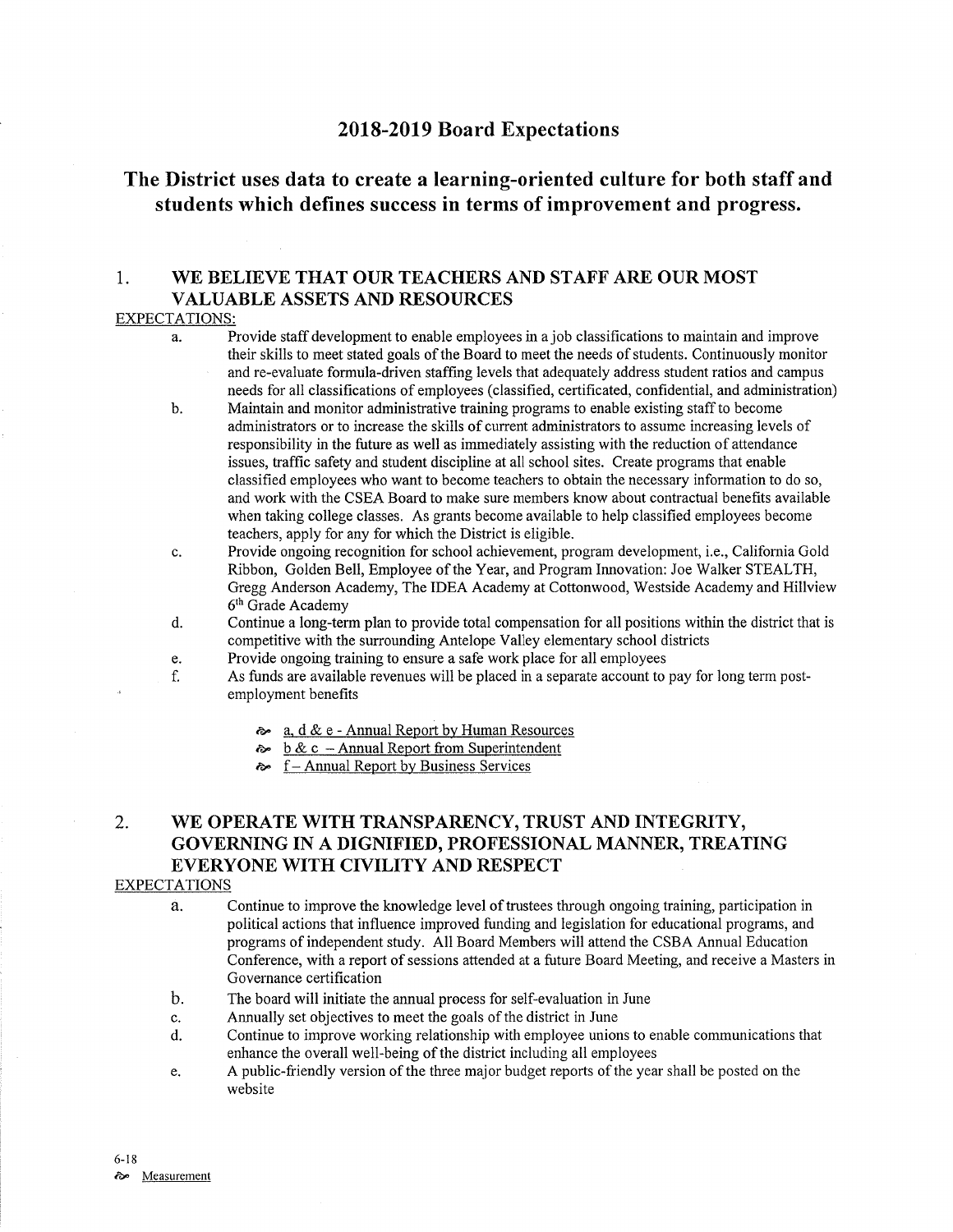# 3. WE ARE ABSOLUTELY COMMITTED TO PROVIDING A SAFE, DISTINGUISHED AND ENGAGING LEARNING ENVIRONMENT THAT ENSURES ALL STUDENTS LEARN TO THEIR HIGHEST POTENTIAL EXPECTATIONS:

- a. Staff will monitor comprehensive plans for improving student achievement including the Local Control Accountability Plan (LCAP) and the Comprehensive Safefy Plans including the sections related to student discipline.
- b. AII students will receive rigorous and effective instruction, support and intervention that afford equitable access to a high quality educational experience in an environment that nurtures critical thinking, communication, collaboration, creativity and social responsibility.
- c. Teachers will use research-based best practices to design and deliver instruction, which addresses the knowledge, concepts and skills outlined in the State Standards. Teachers will design lessons that actively engage the minds of all learners with that which is to be learned. Learning objectives that describe what students will be able to do successfully and independently at the end of each lesson will be clearly articulated. Formative assessment will be used to guide and inform instruction. Summative assessment will be used to measure student learning.
- d. Professional Development will be aligned to improve student outcomes. Data will be collected to substantiate growth in student achievement.

# 4. WE ARE ABSOLUTELY COMMITTED TO PROVIDING THE NECESSARY FACILITIES TO MEET THE HOUSING AND EDUCATION NEEDS OF OUR CHANGING STUDENT POPULATION AND A VISION THAT PROMOTES AND SUPPORTS THEIR FUTURE

## EXPECTATION

- 
- a. Monitor and maintain high-quality information technology systems throughout the District b. Continue to implement sustainable clean energy programs that promote the long-term well-being of both the District's finances and the environment.
- c. Receive annual updates to the District's Facilities Master Plan while exploring and secwing options to finance the plan.
	- $\approx$  b & c Annual Report by Business Services

# 5. WE ARE FISCALLY TRUSTWORTHY AND DEDICATED TO RESPONSIBLE FINANCIAL ACCOUNTABILITY

## EXPECTATIONS:

- a. Continue to decrease encroachment of general funds by Special Education
- b. Continue to update and implement the adopted Technology Plan
- c. Continue to increase operational efficiency
- d. Citizens Oversight Committee will hold required meetings
- e. Set budget priorities based on the goals of the District
- f. Supporf and retain paftnerships that have a mutual priority to maximize the available dollars for improving programs for students<br>Maintain student Average Daily Attendance to exceed 96% percent.
- 
- g. Maintain student Average Daily Attendance to exceed 96% percent.<br>h. Senior Staff to hold twice-yearly fiscal status updates at employee work locations in order to educate and inform our stakeholders
- i. Maintain a financially responsible, positive District budget for the current year and two out years in order to preserve Westside's financial solvency, educational programs and the continued payment of employee salaries.
	-
	- **a.** g Annual ADA Report by Business Services<br>**a.** b. c. d. e. f. h & i Budget Presentations by Business Services